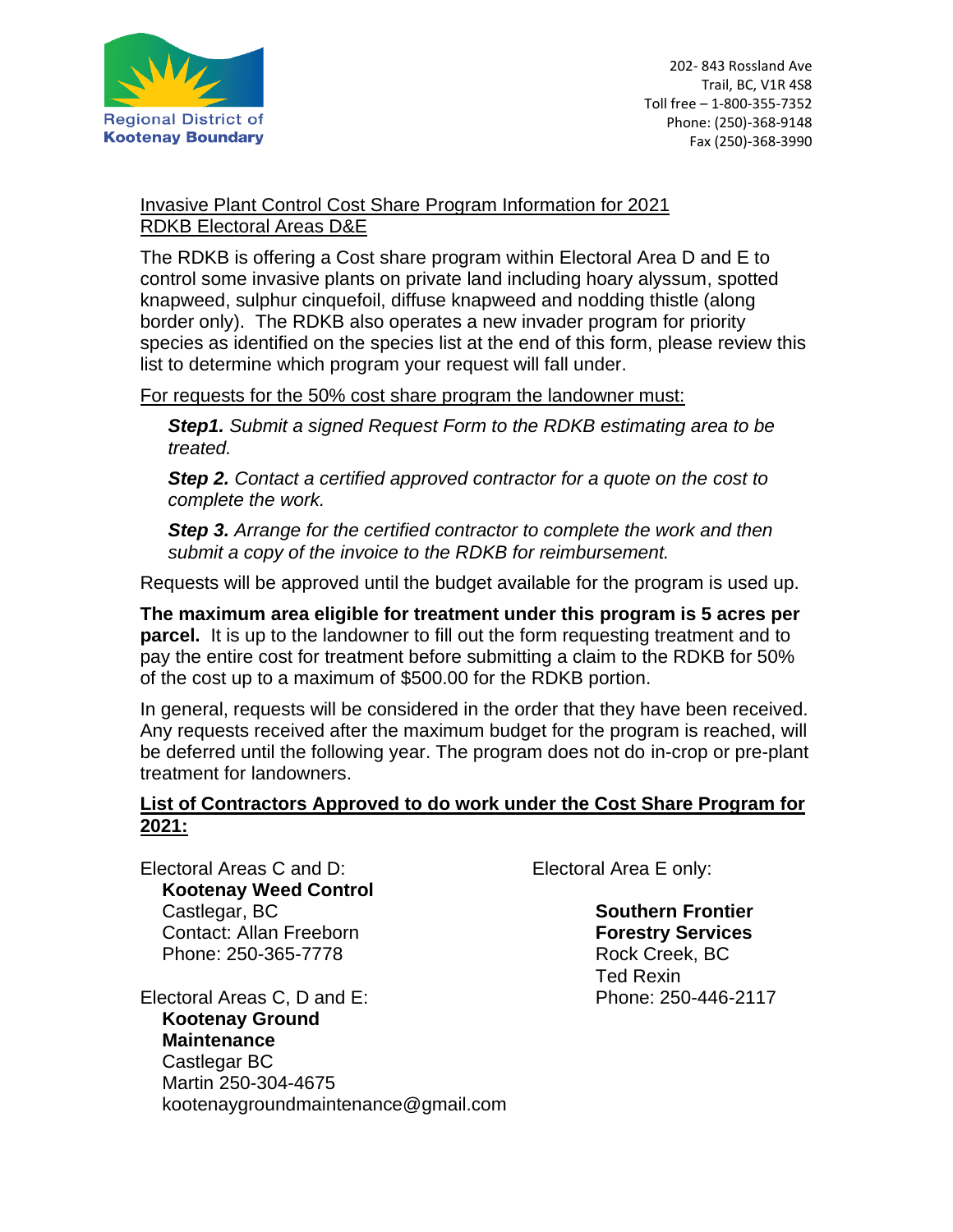

202- 843 Rossland Ave Trail, BC, V1R 4S8 Toll free – 1-800-355-7352 Phone: (250)-368-9148 Fax (250)-368-3990

Other contractors may also do the work as long as they possess the appropriate certification, service license, and insurance.

#### **If you have questions you can contact:**

Erin Kitchen, Boundary Invasive Species Operations Coordinator at 250-446- 2232 or

Janine Dougall, RDKB General Manager of Environmental Services at 1-800- 355-7352.

## **List of Invasive Plant Species eligible for RDKB Electoral Area D & E Invasive Plant Programs:**

**Table 1. Cost Share Program - 50% Coverage of the cost for treatment of by an approved contractor on up to 5 acres (2 ha) for the following invasive plants:**

| <b>Current Strategy</b>    | <b>Common Name</b>                      | <b>Latin Name</b>     |
|----------------------------|-----------------------------------------|-----------------------|
| <b>Control and Contain</b> | Hoary alyssum                           | Berteroa incana       |
| <b>Strategic Control</b>   | Absinth wormwood                        | Artemisia absinthium  |
|                            | Nodding Thistle (Not along<br>border)   | Carduus nutans        |
|                            | Spotted Knapweed                        | Centaurea stoebe      |
|                            | Sulfur cinquefoil                       | Potentilla recta      |
|                            | Orange hawkweed                         | Hieracium aurantiacum |
|                            | Yellow flowered non-native<br>hawkweeds | Hieracium Spp         |
|                            | Yellow flowered non-native<br>hawkweeds | Hieracium Spp         |
| <b>Biocontrol</b>          | Diffuse Knapweed                        | Centaurea diffusa     |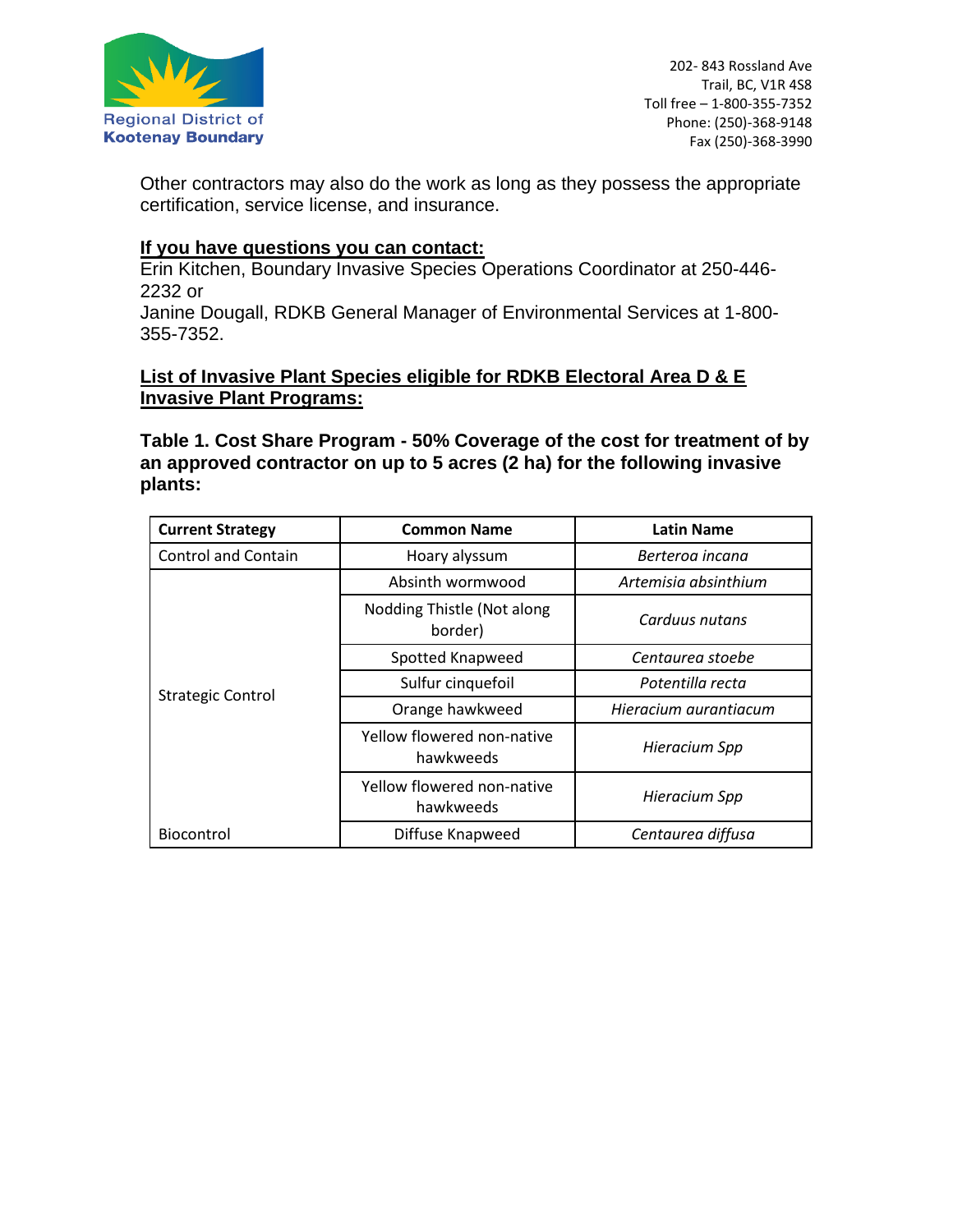

| <b>Current Strategy</b>                | <b>Common Name</b>                       | <b>Latin Name</b>      |
|----------------------------------------|------------------------------------------|------------------------|
| <b>Eradicate or Annual</b><br>Control* | Common teasel                            | Dipsacus fullonum      |
|                                        | Cutleaf evergreen blackberry             | Rubus laciniatus       |
|                                        | Field scabious                           | Knautia arvense        |
|                                        | Giant knotweed                           | Polygonum sachalinense |
|                                        | Himalayan blackberry                     | Rubus armeniacus       |
|                                        | Longspine sandbur                        | Cenchrus longispinus   |
|                                        | North Africa grass                       | Ventenata dubia        |
|                                        | Plumeless thistle                        | Carduus acanthoides    |
|                                        | Russian knapweed                         | Acroptilon repens      |
|                                        | Scotch broom                             | Cytisus scoparius      |
|                                        | Scotch thistle                           | Onopordum acanthium    |
|                                        | Tansy ragwort                            | Senecio jacobaea       |
| Control and/or Contain                 | Baby's breath                            | Gypsophila paniculata  |
|                                        | Blueweed                                 | Echium vulgare         |
|                                        | Common bugloss                           | Anchusa officinalis    |
|                                        | Common tansy                             | Tanacetum vulgare      |
|                                        | Cypress spurge                           | Euphorbia cyparissias  |
|                                        | Himalayan balsam /<br>Policeman's helmet | Impatiens glandulifera |
|                                        | Hoary cress                              | Cardaria draba         |
|                                        | Japanese knotweed                        | Fallopia japonica      |
|                                        | Leafy spurge                             | Euphorbia esula        |
|                                        | Scentless chamomile                      | Matricaria perforata   |
|                                        | Nodding Thistle (along border)           | Carduus nutans         |

# **Table 2. New Invaders Program: 100% coverage of cost for herbicide treatment by an approved contractor on up to 5 acres (2 ha) per parcel:**

Note: \*Additional species may be added to this list during the season or more than 5 acres treated on a single property based on the recommendation of the Boundary Invasive Species Program Manager for species in Eradicate category only. Note 2. Landowners can do 5 acres under New Invaders Program and then 50% Cost Share on the next 5 acres on the same parcel for species listed in this table under the Control and Contain Category.